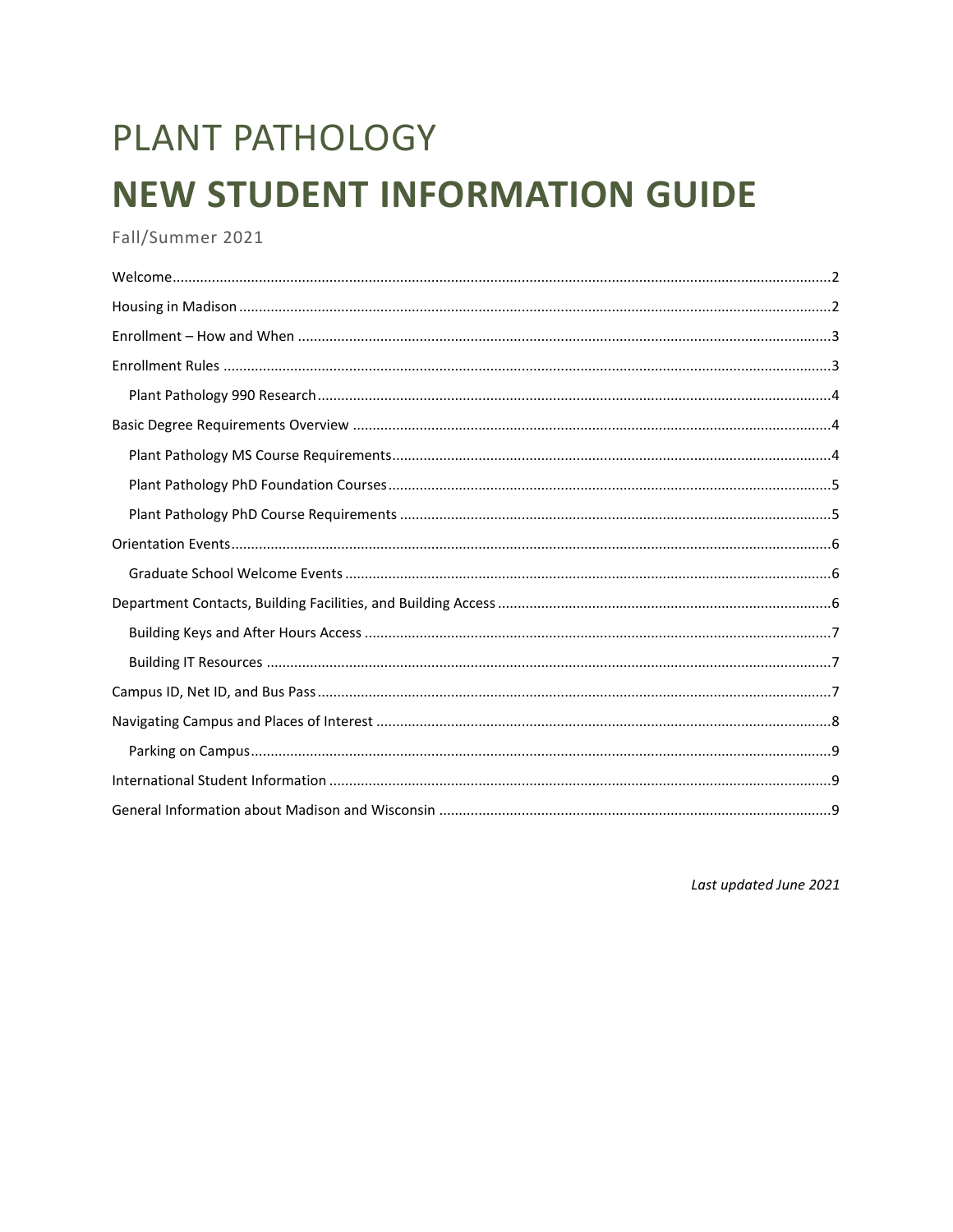# <span id="page-1-0"></span>**WELCOME**

Welcome to the department of Plant Pathology at the University of Wisconsin –Madison. This information guide is designed to help provide vital information to assist with the transition to UW-Madison and being a graduate student including enrollment information, benefits, campus resources, housing, etc. For information on programmatic guidelines for current students please visit the Plant Pathology Handbooks and Forms website [\(https://plantpath.wisc.edu/handbooks-forms/\)](https://plantpath.wisc.edu/handbooks-forms/).

Additional information and resources for things such as IT, human resources, building services, room reservations, etc. available on the Russell Labs Knowledge Base (KB)[: https://kb.wisc.edu/russell/](https://kb.wisc.edu/russell/)

Students who have any questions should contact th[e Russell Labs Hub Student Services Coordinator,](https://hub.russell.wisc.edu/student-services/) Allee Hochmuth [\(abhochmuth@wisc.edu](mailto:abhochmuth@wisc.edu) or 608-262-9926) for further information or clarification.

# <span id="page-1-1"></span>**HOUSING IN MADISON**

Listed below is a collection of resources for finding housing in Madison. This is not an exhaustive list; rather it is a good place to begin looking for possible housing. It is highly recommended that new students check out any place before signing a lease. Don't hesitate to ask people in Madison for referrals of places to look and for assistance in looking at a place. There are the places where students do (and don't) want to live. Campus parking is very difficult for students to get, so most students choose to live within walking or biking distance from campus, or near a bus line. More information on busses is provided later in this document.

- CAMPUS AREA HOUSING LISTING SERVICE This service is provided by Campus and Visitor Relations and includes listings for apartments, houses, efficiencies, rooms and co-ops for students and the university community, along with other housing-related information: **<https://campusareahousing.wisc.edu/>**
	- $\circ$  The VIP Off-campus Housing website has a great FAQ about housing in Madison available at <https://campusareahousing.wisc.edu/resources> which includes a "City of Madison Section Map." Many graduate students like to live in the Vilas neighborhood (region 4) and the Willy Street/Jenifer Street neighborhoods (region 6). Some graduate students and young professionals live in the apartments just west of Hilldale Mall (region 10). These regions are readily accessible to campus by both bus and bike and the general population is not undergrads. Other regions close by to those neighborhoods will also have good bus and bike access to campus.
- UNIVERSITY APARTMENTS On-campus housing for graduate students through the Division of University Housing: **<http://www.housing.wisc.edu/>**
- MADISON COMMUNITY CO-OPS MCC is a cooperative community of 11 households, most within 1/2 mile of the University of Wisconsin campus, ranging in size from 8 to 34 members. Each house has a unique character and they try to create a safe, supportive family & community atmosphere: **[http://www.madisoncommunity.coop](http://www.madisoncommunity.coop/)**/
- LOCAL NEWSPAPER CLASSIFIED ADS
	- o Isthmus **<http://www.isthmus.com/>**
	- o Capital Newspapers **[http://host.madison.com/ads/](http://host.madison.com/ads/#tracking-source=main-nav)**
- CRAIGSLIST direct link to housing in the Madison area: <https://madison.craigslist.org/d/housing/search/hhh>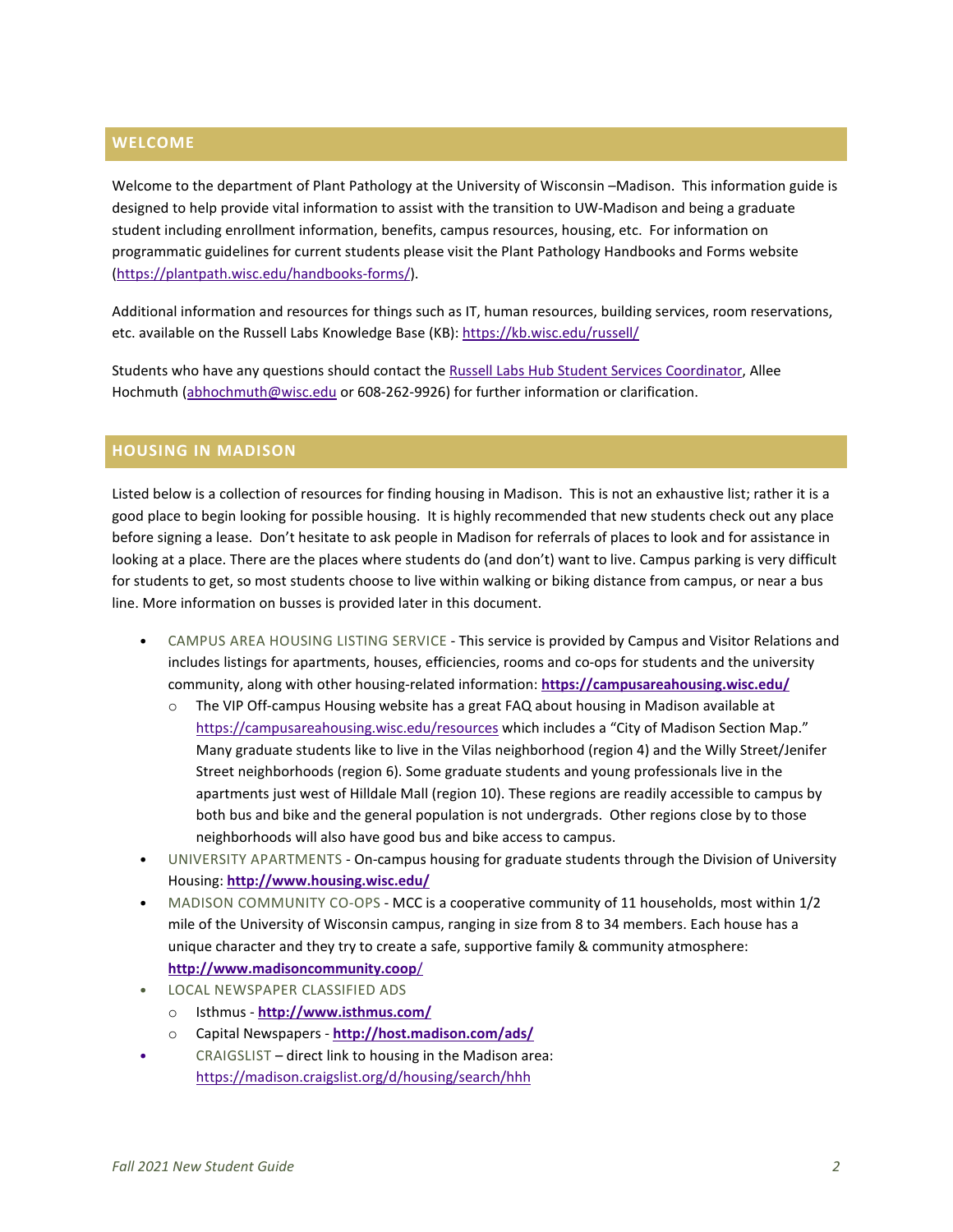- ESSA LISTSERVER Students interested in the Environmental Sciences can subscribe to the Environmental Studies Student Association email listserver. Current and incoming students often post places to live and room requests to the list: **<http://www.nelson.wisc.edu/graduate/essa.php>**
- FACEBOOK PAGE UW-Madison's Sublet and Roommate Board is not affiliated with the university and it is mostly used by undergraduates, yet there are still offers for young professionals. The direct link for the Facebook group: **<https://www.facebook.com/groups/284165505043431/>**

Additionally there is a Tenant Resources Center available in Madison. For more information check out their website a[t http://www.tenantresourcecenter.org/.](http://www.tenantresourcecenter.org/)

**NOTE ABOUT UTILITIES**: When comparing the prices of different housing options, remember to take into consideration the cost of utilities. For example, if heat is not included in the rent remember that it very well may cost an additional \$50+ during the winter months!

# <span id="page-2-0"></span>**ENROLLMENT – HOW AND WHEN**

INCOMING GRADUATE STUDENTS WILL BE ABLE TO ENROLL ON MONDAY, JUNE 28. Invitations to enroll should be sent by mid-June at the latest. Students do not receive their invitation to enroll by June 18 should please contact Allee Hochmuth [\(abhochmuth@wisc.edu](mailto:abhochmuth@wisc.edu) or 608-262-9926).

At UW-Madison registration is done online through the **Search and Enroll App** in **MyUW**. Below is a list of links that will assist in first time enrollment.

- **MyUW** go to the UW home page [\(http://www.wisc.edu\)](http://www.wisc.edu/) and click on the MyUW link at the top of the page, from there you can search for the Search and Enroll App and add it to your homepage
- **Course Search and Enroll App –** [http://enroll.wisc.edu](http://enroll.wisc.edu/)
- Information on forgotten MyUW net ID and passwords <http://kb.wisc.edu/helpdesk/page.php?id=2843>
- Office of the Registrar general enrollment information <https://registrar.wisc.edu/enrollhelp/>
- UW-Madison Fall 2019 enrollment deadlines <https://registrar.wisc.edu/dates/>
- Registrar's Office's demos and tutorials page <http://registrar.wisc.edu/demos.htm>

# <span id="page-2-1"></span>**ENROLLMENT RULES**

**Russell Labs Fall and Spring Graduate Student Enrollment Chart**

| <b>Enrollment Types</b>                               | <b>MS</b>                                                    | <b>PhD Pre-dissertator</b>                                   | <b>PhD Dissertator</b> |
|-------------------------------------------------------|--------------------------------------------------------------|--------------------------------------------------------------|------------------------|
| Domestic unfunded                                     | 2 credits minimum*                                           | 2 credits minimum*                                           | 3 credits              |
| International students regardless<br>of funding       | 8 credits minimum (unless<br>there is an exception from ISS) | 8 credits minimum (unless<br>there is an exception from ISS) | 3 credits              |
| RA or fellowship through a Russell<br>Labs department | 8 credits minimum                                            | 8 credits minimum                                            | 3 credits              |
| 33.33% TA or PA through a Russell<br>Labs department  | 6 credits minimum                                            | 6 credits minimum                                            | 3 credits              |
| 50% TA or PA through a Russell<br>Labs department     | 4 credits minimum                                            | 4 credits minimum                                            | 3 credits              |
| <b>Funded through another</b>                         | Check with that department                                   | Check with that department                                   | 3 credits              |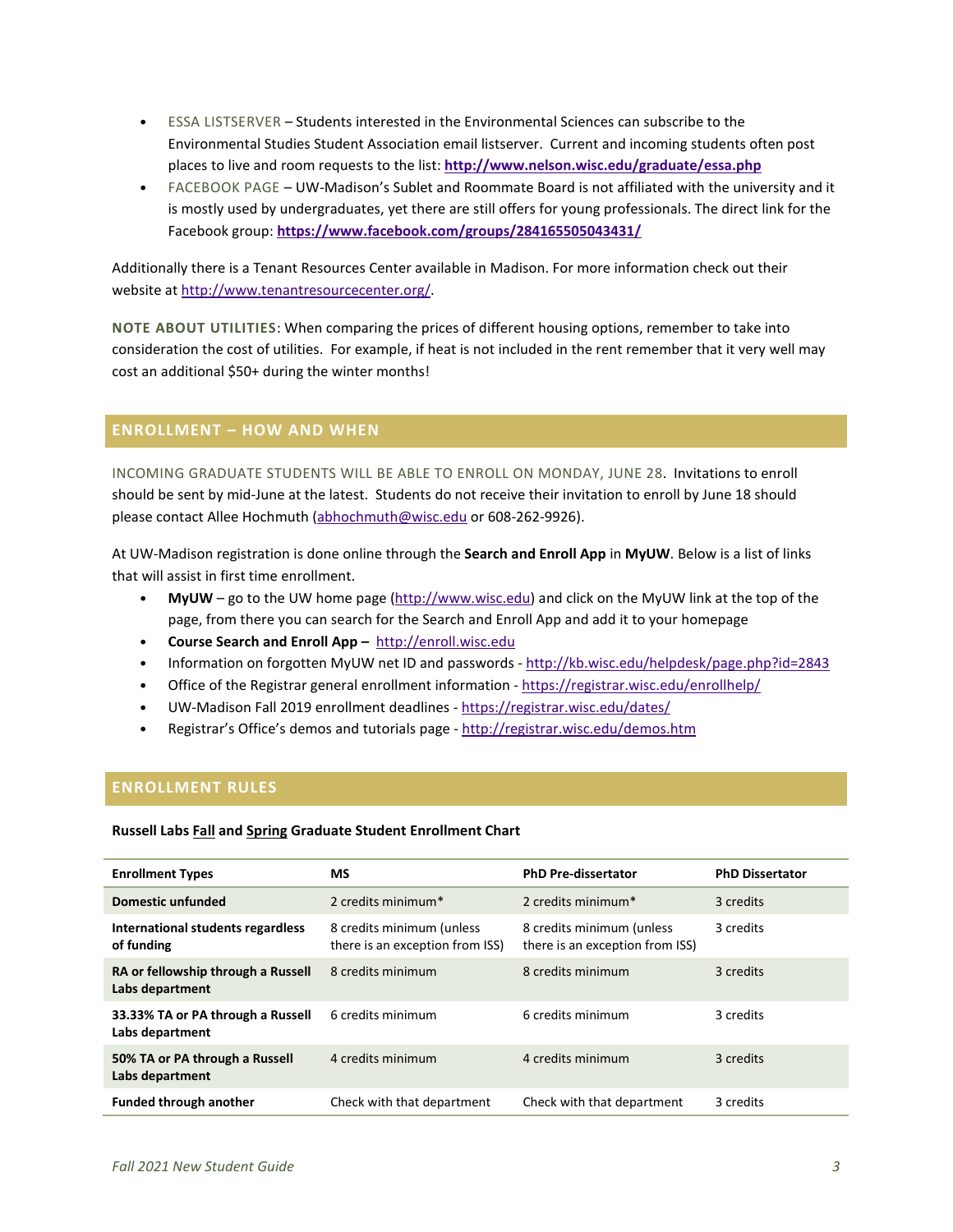**department/program**

| Other or uncertain | Check with the Student | Check with the Student | 3 credits |
|--------------------|------------------------|------------------------|-----------|
|                    | Services Coordinator   | Services Coordinator   |           |

*\*this does not qualify as "full time enrollment," full time enrollment for MS and PhD Pre-dissertator when unfunded is 8 credits minimum*

For all MS and PhD Pre-dissertators the maximum enrollment will be 15 credits.

#### **A VALID ENROLLMENT MINIMUM DOES NOT COUNT THE FOLLOWING TYPES OF COURSES**

- courses numbered below 300
- courses taken pass/fail
- audited courses

If a student must take over 15 credits, including the types of courses above that do not count towards the enrollment minimum, they must submit a credit overload request: [https://grad.wisc.edu/wp](https://grad.wisc.edu/wp-content/uploads/sites/329/2017/12/Credit-Overload-Request-Form_updated-2.18.pdf)[content/uploads/sites/329/2017/12/Credit-Overload-Request-Form\\_updated-2.18.pdf.](https://grad.wisc.edu/wp-content/uploads/sites/329/2017/12/Credit-Overload-Request-Form_updated-2.18.pdf)

The above information was taken from the Graduate School's Academic Policies and Procedures website which can be found online at [https://grad.wisc.edu/academic-policies/.](https://grad.wisc.edu/academic-policies/)

Summer start students should contact Allee Hochmuth [\(abhochmuth@wisc.edu\)](mailto:abhochmuth@wisc.edu) for information regarding summer enrollment rules.

## <span id="page-3-0"></span>PLANT PATHOLOGY 990 RESEARCH

As indicated above, funded graduate students are required to enroll for 8-15 credits, but it is not also possible or advisable for graduate students to take that many actual course credits. To help with this, students have the ability to enroll for Plant Pathology 990 Research. The credits for this course are variable and can be used to help fill the gap between actual course enrollment and full time. Students are strongly encouraged to talk to their advisor about the number of 990 credits in any given semester.

All students in Plant Pathology should be pre-authorized each semester to enroll in Pl Path 990 with their advisor. Please note that the course will appear closed, but because of the pre-authorization the "closed course" will be overridden.

If a student has tried to enroll in Pl Path 990 and cannot, they should contact Allee Hochmuth [\(abhcohmuth@wisc.edu\)](mailto:abhcohmuth@wisc.edu).

# <span id="page-3-1"></span>**BASIC DEGREE REQUIREMENTS OVERVIEW**

Below is a very basic overview of the MS and PhD requirements for Plant Pathology. Please check out the Handbooks and Forms website [\(https://plantpath.wisc.edu/handbooks-forms/\)](https://plantpath.wisc.edu/handbooks-forms/) for more complete and detailed information.

## <span id="page-3-2"></span>PLANT PATHOLOGY MS COURSE REQUIREMENTS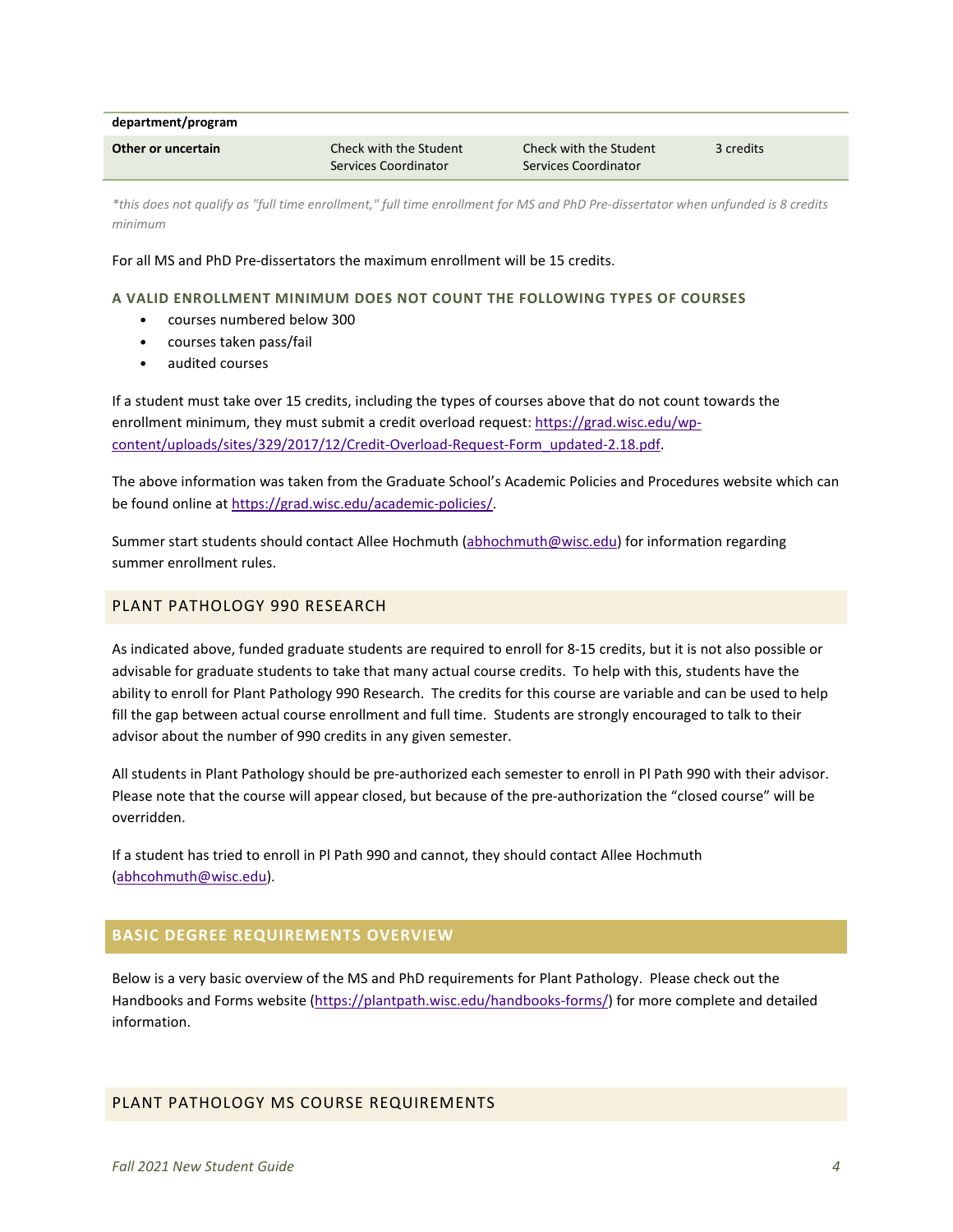The Plant Pathology MS requires students to take 30 credits total - 9 credits must be Plant Pathology credits. The 9 credits cannot include Plant Pathology 990 Research, must include Plant Pathology 300 Introduction to Plant Pathology (or equivalent), can only include one credit of Plant Pathology 923 Seminar, and must include 1 credit of Plant Pathology 875 Special Topics. Advisors may require their students to take additional courses. New MS students should contact their advisor for more information on what to take in their first semester.

# <span id="page-4-0"></span>PLANT PATHOLOGY PHD FOUNDATION COURSES

Below is a listing of courses that the faculty have set as basic foundation courses that all PhD graduates from the UW-Madison Plant Pathology Department should have. All courses are one semester unless indicated otherwise. Students who have questions or need further clarification on the foundation courses should contact Allee Hochmuth [\(abhochmuth@wisc.edu](mailto:abhochmuth@wisc.edu) or 608-262-9926).

BIOLOGICAL SCIENCE *(students need to have courses in at least three of the four areas)*

- Genetics
- Structure of plants (i.e. plant anatomy/morphology)
- Function of plants (i.e. plant physiology)
- Ecology

## **CHEMISTRY**

- General inorganic chemistry (2 semesters)
- Organic chemistry with lab
- Biochemistry

#### **PHYSICS**

• General physics with lab (at least one semester)

#### MATHEMATICS

- Calculus introductory level including differential equations and integrals
- Statistics

Students who need calculus or a chemistry course from the foundation course list may need to get permission from the department to enroll in the course. For calculus, students should contact the Math department [\(https://www.math.wisc.edu/placement/advisor\)](https://www.math.wisc.edu/placement/advisor) and for chemistry they should contact the Chemistry department [\(https://www.chem.wisc.edu/content/enrollment-inquiries\)](https://www.chem.wisc.edu/content/enrollment-inquiries). In some cases students may need to prove a previous prerequisite course. Please let Allee Hochmuth know and she can send a scanned copy of the undergraduate transcript for proof.

## <span id="page-4-1"></span>PLANT PATHOLOGY PHD COURSE REQUIREMENTS

The Plant Pathology PhD requires students to complete a minimum of 51 credits total. Below is a list of the minimum required courses for the Plant Pathology PhD. Some students are allowed to count previous graduatelevel courses that cover the same content.

- PLANT PATHOLOGY 300 INTRODUCTION TO PLANT PATHOLOGY, 4 credits (fall)
- PLANT PATHOLOGY 505 PLANT-MICROBE INTERACTIONS, 3 credits (spring)
- PLANT PATHOLOGY 559 DISEASES OF ECONOMICS PLANTS, 3 credits (summer, odd years)
- PLANT PATHOLOGY 602 ECOLOGY AND EPIDEMIOLOGY, 3 credits (fall, even years)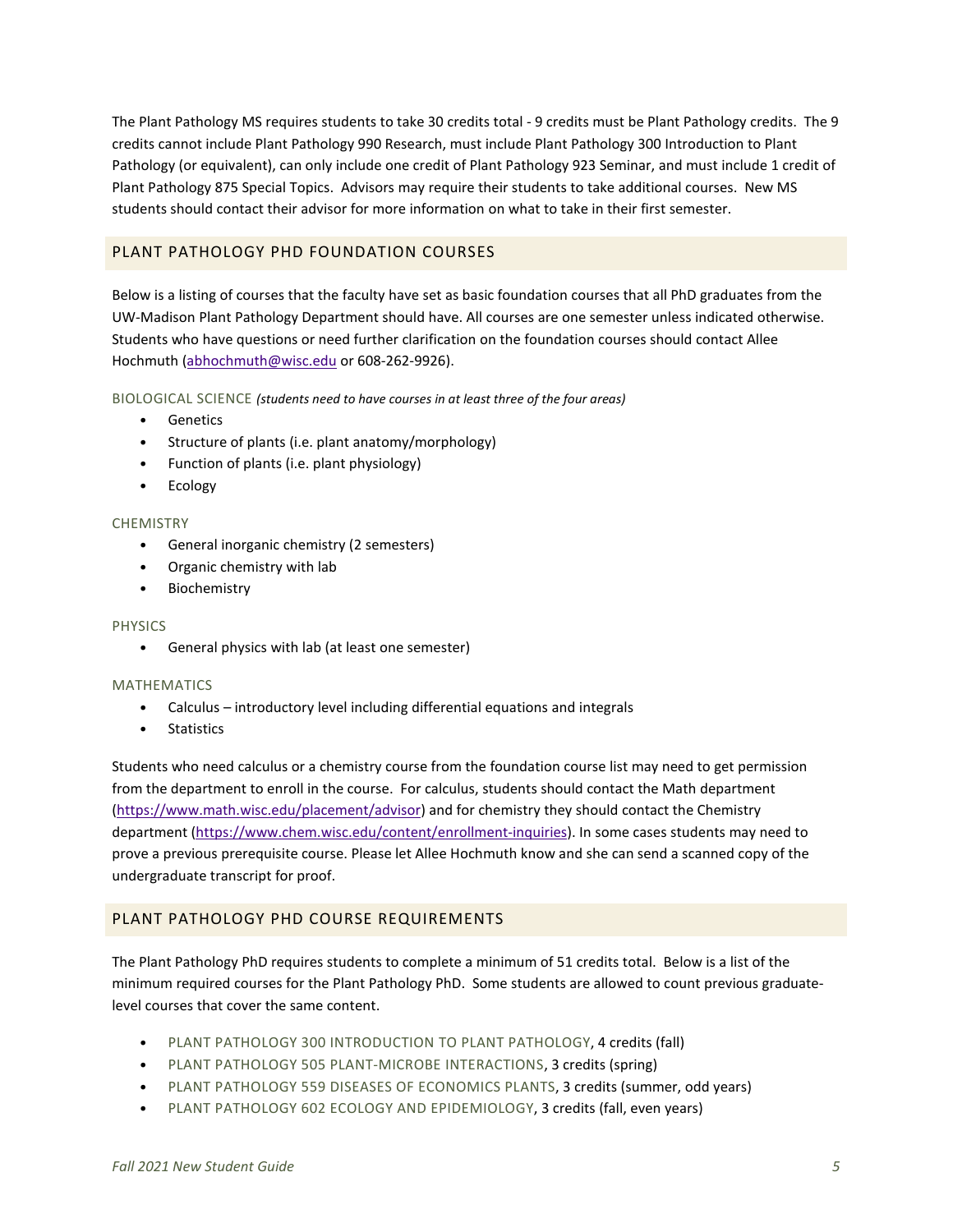- PLANT PATHOLOGY 799 TEACHING PRACTICUM, 2+ credits (taken when to complete the teaching assistantship requirement, fall or spring)
- PLANT PATHOLOGY 875 SPECIAL TOPICS IN PLANT PATHOLOGY, 2 credits (fall or spring)
- PLANT PATHOLOGY 923 SEMINAR, 2+ credits (taken once to give entrance seminar and once to give exit seminar)

A student's advisor and advisory committee may require them to take additional courses. Some of these might include courses in statistics, mycology, microbiology, soil science, etc.; students should talk to their advisor as soon as possible so that they are not missing any important courses. Rotational PhD admits should contact Caitilyn Allen [\(callen@wisc.edu\)](mailto:callen@wisc.edu) or Allee Hochmuth [\(abhochmuth@wisc.edu](mailto:abhochmuth@wisc.edu) or 608-262-9926) to discuss what courses they should enroll in their first semester. Direct admit PhD students should contact their advisor.

PhD students are also required to complete a 9 credit (minimum) minor as a part of the Graduate School requirements. The option A is a named minor that follows the requirements set by the department and the option B is a distributed minor that can include course work from across departments. For more information on minors see the handbook or go t[o https://guide.wisc.edu/graduate/#doctoralminorstext](https://guide.wisc.edu/graduate/#doctoralminorstext)

# <span id="page-5-0"></span>**ORIENTATION EVENTS**

The department of Plant Pathology and the Russell Labs Administrative Hub will provide a number orientation events that are strongly recommended for all new students. Students who are unable to attend must notify Allee Hochmuth [\(abhochmuth@wisc.edu](mailto:abhochmuth@wisc.edu) or 608-262-9926)

# <span id="page-5-1"></span>NEW STUDENT ORIENTATION AND HR AND BENEFITS SIGN-UP SESSION – TUESDAY, AUGUST 31, 2021 FROM 9:00 AM-1:00 PM, ROOM 584 RUSSELL LABS

Orientation will begin with coffee and snacks and will end with a lunch with faculty and some current students. Discussion topics covered will include welcome and introductions, transition to graduate school, and program specific information. Department funded RAs, TAs, PAs, and fellows will need to attend this session to get their appointment and benefits set up for the fall, additional information in advance of the event will be sent via email.

# GRADUATE SCHOOL WELCOME EVENTS

The UW-Madison Graduate School also hosts a number of welcome events for new graduate students. Please check out their newly admitted students' website for more information: [http://grad.wisc.edu/newstudents/.](http://grad.wisc.edu/newstudents/)

Additionally, the Graduate School here at UW-Madison has a very active Graduate Student Collaborative and Office of Graduate Student Professional Development which provides many academic and professional development workshops and seminars.

LINKS

- Graduate Student Life:<https://gradlife.wisc.edu/>
- Campus-wide Opportunities for Involvement:<https://gradlife.wisc.edu/being-a-badger/>
- Graduate Student Professional Development Opportunities[: http://grad.wisc.edu/pd/](http://grad.wisc.edu/pd/)

# <span id="page-5-2"></span>**DEPARTMENT CONTACTS, BUILDING FACILITIES, AND BUILDING ACCESS**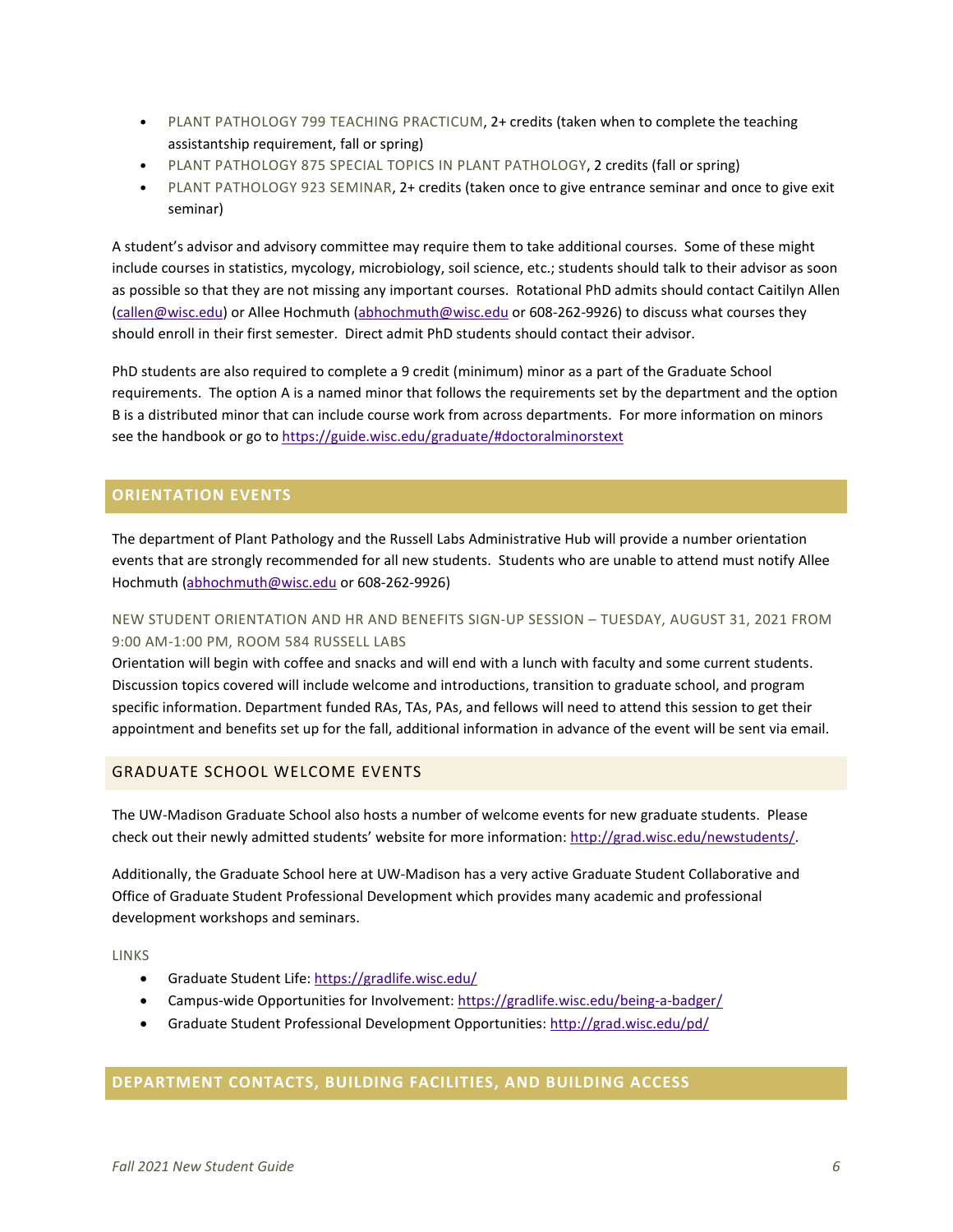Below is a list of some of the key staff to contact during initial enrollment and the first few weeks in Madison.

- *Questions regarding funding and benefits (health insurance), tuition remission*: **Russell Labs Human Resources** –608-890-2895, 278 Russell Labs
- *Questions regarding graduate programs or general information about the department, campus, or Madison*: [Russell Labs Hub Student Services Coordinator,](https://hub.russell.wisc.edu/student-services/) **Allee Hochmuth** [\(abhochmuth@wisc.edu](mailto:abhochmuth@wisc.edu) or 608-262-9926)
- *Keys and after-hours pass, packages and mail, photocopying*: **Russell Labs Reception** 608-262-3671, 237 Russell Labs
- *Questions about building related computing and IT support*: **Russell Labs IT support** [help@russell.wisc.edu](mailto:help@russell.wisc.edu) or<http://www.russell.wisc.edu/Computing>

For a full list of the Russell Labs staff including contact information, go t[o http://labs.russell.wisc.edu/hub/hub](http://labs.russell.wisc.edu/hub/hub-staff-alphabetical-list/)[staff-alphabetical-list/.](http://labs.russell.wisc.edu/hub/hub-staff-alphabetical-list/)

Who does what in the Hub[? https://hub.russell.wisc.edu/tasks-by-hub-staff-member-2/](https://hub.russell.wisc.edu/tasks-by-hub-staff-member-2/)

For a list of the faculty in the Plant Pathology department go t[o https://plantpath.wisc.edu/faculty-3/](https://plantpath.wisc.edu/faculty-3/)

Currently the chair of the Plant Pathology Graduate Council [\(http://labs.russell.wisc.edu/ppgc/\)](http://labs.russell.wisc.edu/ppgc/) is Shannon Piper. Students who have general questions for a current Plant Pathology student should contact Shannon [\(sbpiper@wisc.edu\)](mailto:sbpiper@wisc.edu).

# <span id="page-6-0"></span>BUILDING KEYS AND AFTER HOURS ACCESS

<span id="page-6-1"></span>Students will need to see the Russell Labs Receptionist in Room 237 Russell Labs for keys. Students are encouraged to talk to their advisor first about which keys are necessary. Additionally, a member of th[e Russell](https://hub.russell.wisc.edu/tasks-by-hub-staff-member-2/)  [Labs Hub staff](https://hub.russell.wisc.edu/tasks-by-hub-staff-member-2/) can get student an After Hours Authorization Permit so that students can demonstrate that they have a right to be in the building after hours, if needed.

## BUILDING IT RESOURCES

There are some general use computers and printers available to Plant Pathology Graduate Students. They are located in the Plant Pathology Reading Room in 584 Russell Labs and the Herrling Lab in 436 Russell Labs. There is wireless internet access available in the entire building. Students are also encouraged to ask their advisor about lab resources available.

All of the general use printers in the building in Room 218 and Herrling Lab have a username and password. The password can be obtained by speaking to the PI you report to or contacting [help@russell.wisc.edu.](mailto:help@russell.wisc.edu)

## <span id="page-6-2"></span>**CAMPUS ID, NET ID, AND BUS PASS**

Every student at UW-Madison is required to have a campus ID card (also known as a WisCard). The WisCard office is located on the first floor of Union South and is open from 8:30 AM – 5:00 PM Monday through Friday. Please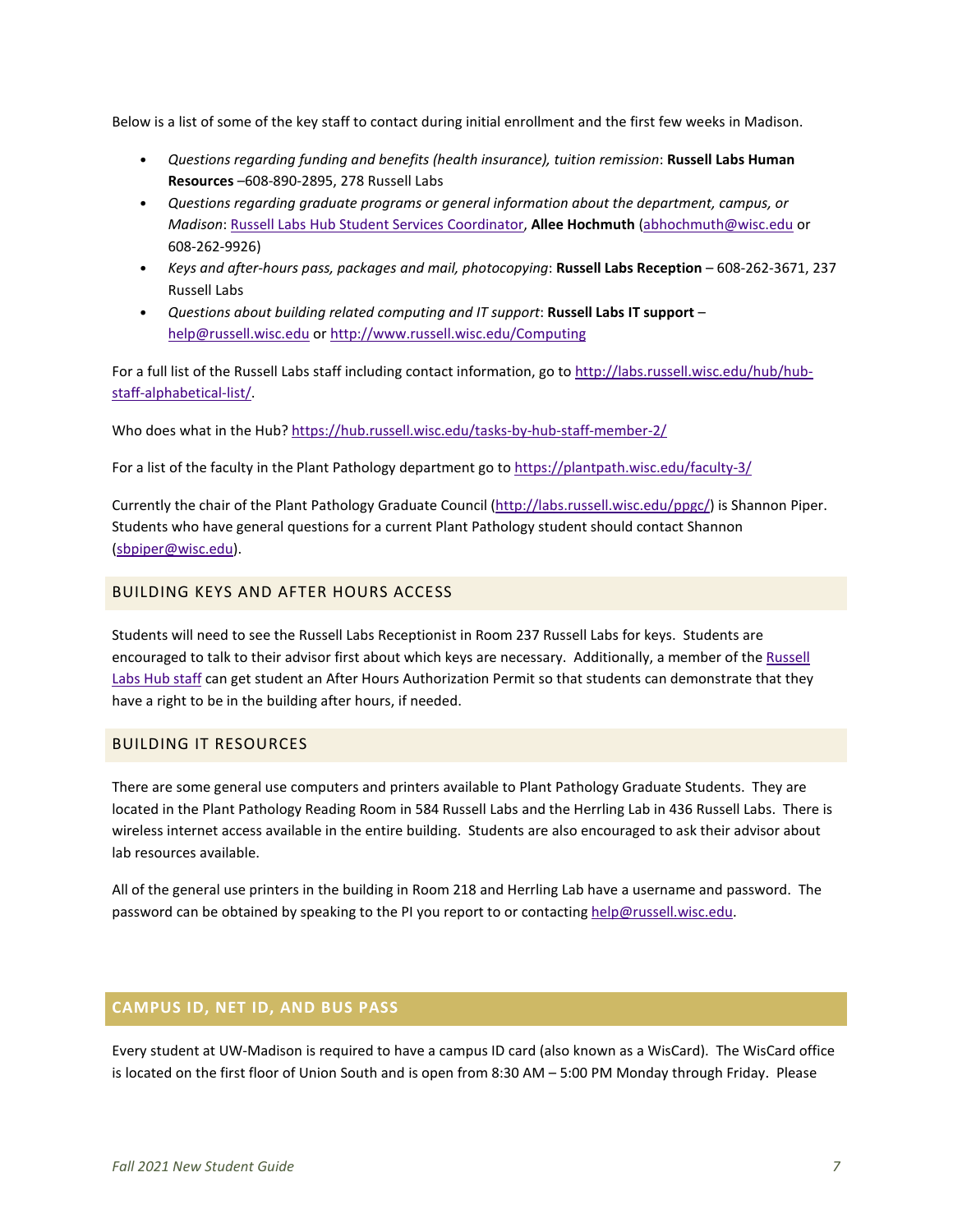note that as we get closer to the start of the fall term this office will become busier as undergrads arrive on campus. It is recommended that students get their WisCard as soon as possible.

If you did not activate your UW NetID during admissions to check your status through MyUW, please use the link below to do so. NetID activation must be done before you can enroll. Additionally, the NetID is used by Russell Labs IT for access once you arrive on campus.

Also, UW-Madison students have free year-round access to the Madison Metro system through the Associated Students of Madison (ASM) student government organization. To get the free bus pass go to the Student Activity Center on the 3rd floor at 333 East Campus Mall. Pick-up usually starts the week before classes begin (see their website for exact dates, times and pick-up locations).

LINKS:

- WisCard:<http://www.wiscard.wisc.edu/>
- Activate UW NetID[: https://mynetid.wisc.edu/activate](https://mynetid.wisc.edu/activate)
- ASM Student Bus Pass Program:<http://www.asm.wisc.edu/buspass.html>
- Madison Metro:<http://www.cityofmadison.com/metro/>

# <span id="page-7-0"></span>**NAVIGATING CAMPUS AND PLACES OF INTEREST**

UW-Madison is a large campus and many of the important offices are located all across campus. Below is a listing of some of the important services that graduate students may need and where the office is located.

- **Bursar's Office**: 333 East Campus Mall Room 10101 [\(http://www.registrar.wisc.edu/\)](http://www.registrar.wisc.edu/)
- **Graduate School's main office**: 217 Bascom Hall, 500 Lincoln Dr [\(https://grad.wisc.edu\)](https://grad.wisc.edu/)
- **College of Agriculture and Life Sciences Office of Academic Affairs**: 116 Agriculture Hall, 1450 Linden Dr [\(http://www.cals.wisc.edu/academics/\)](http://www.cals.wisc.edu/academics/)

There are also some general places and services of interest that new students may want to know about or where they are located.

- Campus libraries: there are over 45 libraries available on campus
	- o General library website[: http://www.library.wisc.edu/](http://www.library.wisc.edu/)
	- o Steenbock Library which is the CALS library next door to Russell Labs: https://www.library.wisc.edu/steenbock/
- Student Unions and other places to eat
	- o Union South and Memorial Union[: http://www.union.wisc.edu/](http://www.union.wisc.edu/)
	- o Microcosm Café (located across the street from Russell Labs): [https://union.wisc.edu/dine/find-food](https://union.wisc.edu/dine/find-food-and-drink/microcosm-cafe/)[and-drink/microcosm-cafe/](https://union.wisc.edu/dine/find-food-and-drink/microcosm-cafe/)
	- o Babcock Hall Dairy Store (located right across the street from Russell Labs): <http://www.babcockhalldairystore.wisc.edu/>
- Division of Information and Technology (DoIT):<http://www.doit.wisc.edu/>
- McBurney Disability Resource Center[: http://www.mcburney.wisc.edu/](http://www.mcburney.wisc.edu/)
- UW faculty, staff and student directory:<http://www.wisc.edu/directories/>
- Online campus map[: http://map.wisc.edu/](http://map.wisc.edu/)
- Campus and Visitor Relations[: https://info.wisc.edu/](https://info.wisc.edu/)
- Campus events calendar:<http://www.today.wisc.edu/>
- Division of Recreational Sports:<http://www.recsports.wisc.edu/>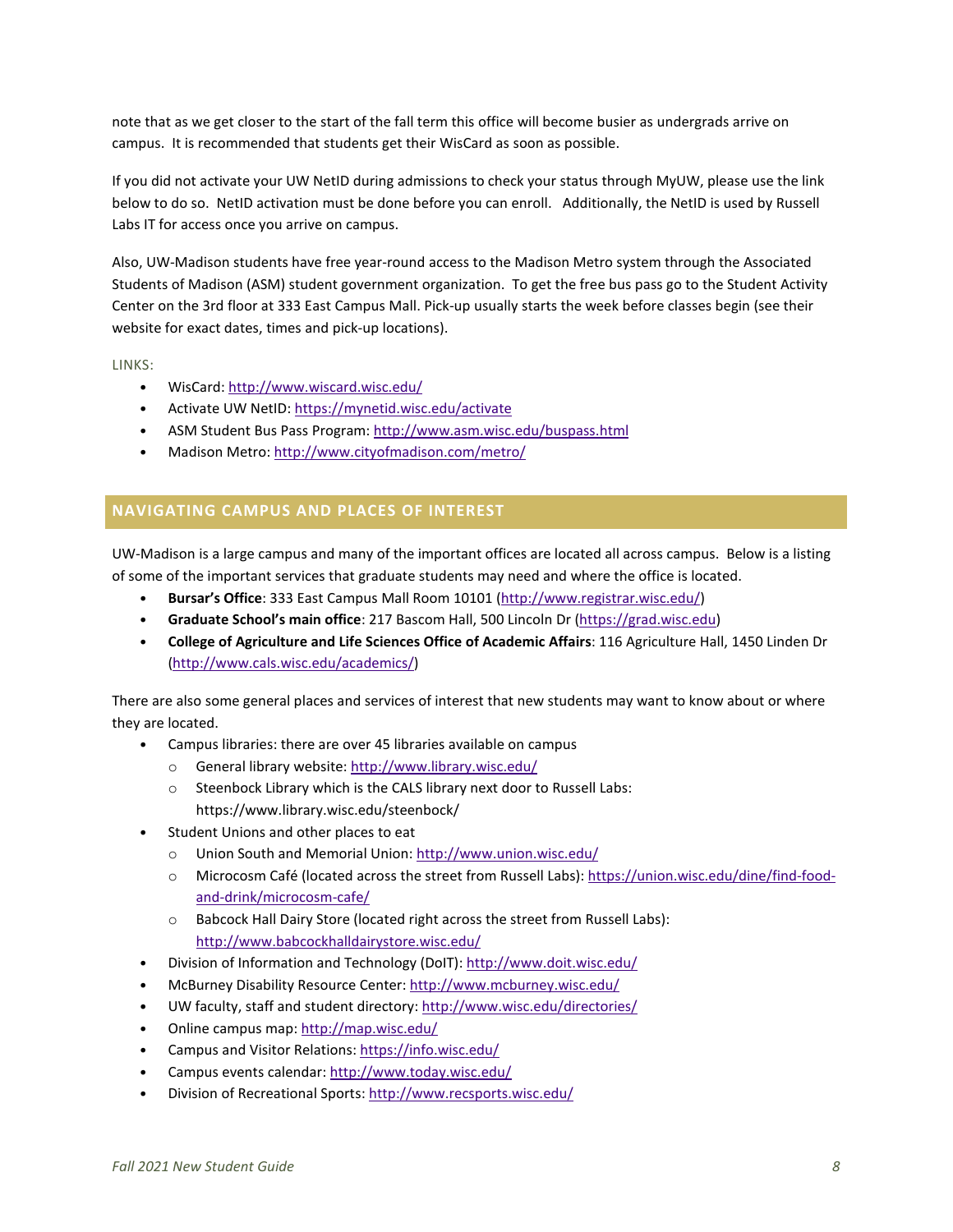UW-Madison is a VERY large campus. When enrolling for first semester courses students are encouraged to check the buildings on the campus map to make certain that they have plenty of time to get from class to class if they have classes that follow one right after the other. Students who would like to take a walking tour of campus can go to<http://info.wisc.edu/campus-tours/daily-walking-tour/> for more information. Students will receive a hardcopy campus map in their orientation folder.

# <span id="page-8-0"></span>PARKING ON CAMPUS

UW-Madison is not a parking friendly campus and it can be very difficult for students to get parking permits. Please plan on walking, biking or bussing into campus every day. This isn't an issue because Madison is a great biking and bussing community. Students who must have a parking permit should contact Alyson Amenda [\(amenda@wisc.edu\)](mailto:amenda@wisc.edu).

# <span id="page-8-1"></span>**INTERNATIONAL STUDENT INFORMATION**

International students will need to attend one of the mandatory international student orientations [\(http://iss.wisc.edu/\)](http://iss.wisc.edu/). International students without a social security number (SSN) who have an assistantship will need to apply for an SSN. The International Student Services office has information about the mandatory orientations and SSN on their website.

## <span id="page-8-2"></span>**GENERAL INFORMATION ABOUT MADISON AND WISCONSIN**

## **GENERAL INFORMATION AND THINGS TO DO IN MADISON AND WISCONSIN**

- City of Madison <http://www.cityofmadison.com/>
- Greater Madison Convention and Visitor's Bureau <http://www.visitmadison.com/>
- Madison.com <http://host.madison.com/>
- Dane County <http://www.countyofdane.com/>
- State of Wisconsin <https://www.wisconsin.gov/Pages/home.aspx>
- Visiting Wisconsin <http://www.travelwisconsin.com/>

## **WEATHER IN MADISON, WISCONSIN**

Madison has four distinct seasons and it is important to be dressed appropriately! Please check out the weather channel website for information regarding Madison's temperatures [\(http://www.weather.com/weather/local/53706\)](http://www.weather.com/weather/local/53706).

## **TRAVEL IN/TO/AROUND MADISON AND WISCONSIN**